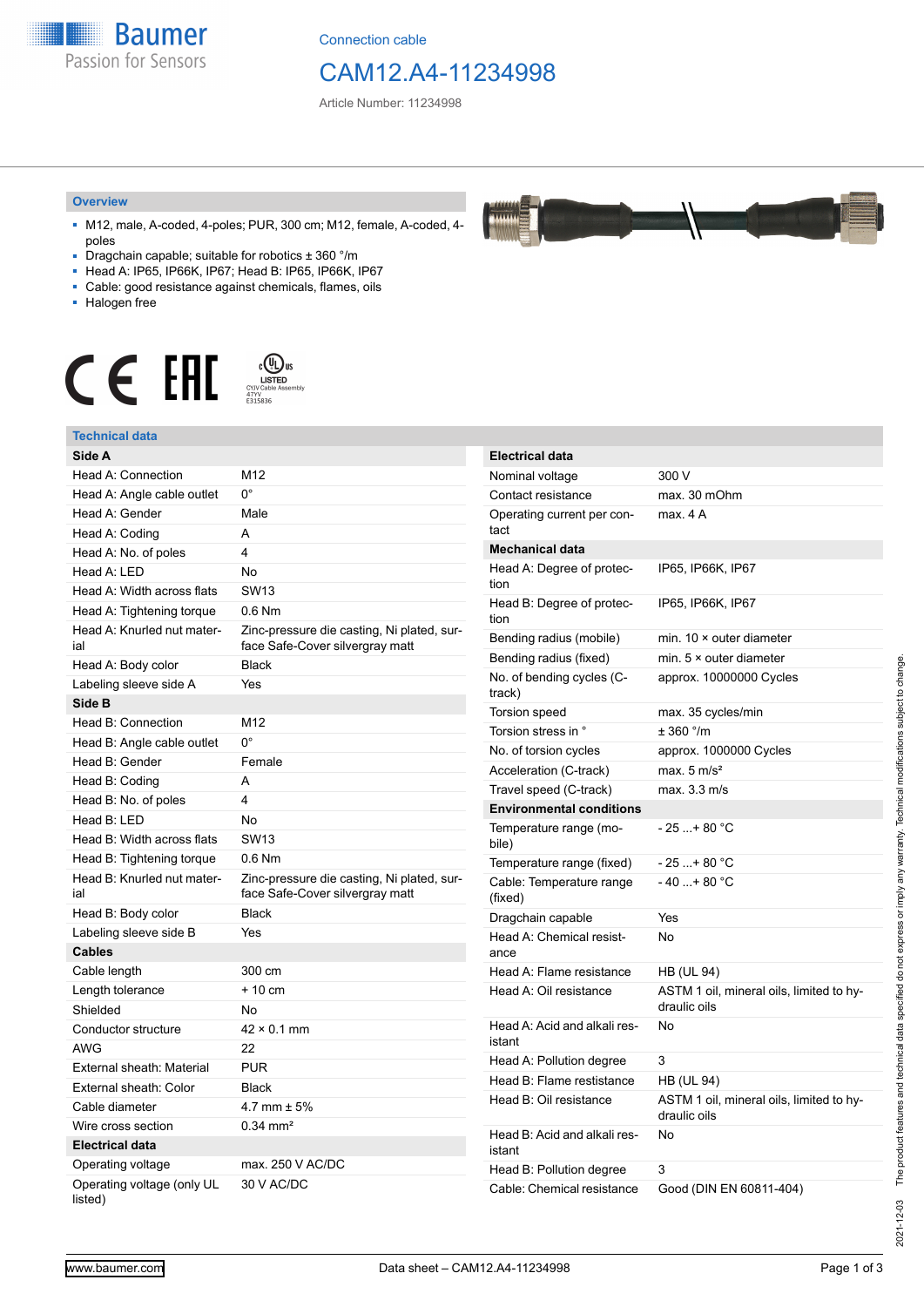

Connection cable

## CAM12.A4-11234998

Article Number: 11234998

#### **Technical data**

**Side A**

### **Environmental conditions**

**Technical drawing**

Cable: Flame resistance Conform UL 1581 §1090 (H); CSA FT2; IEC 60332-2-2 Cable: Oil resistance Good (DIN EN 60811-404)

### **Environmental conditions**

Cable: Silicone-free Yes

### **Side B**

### **Technical drawing**





#### **Coding**





**Coding**